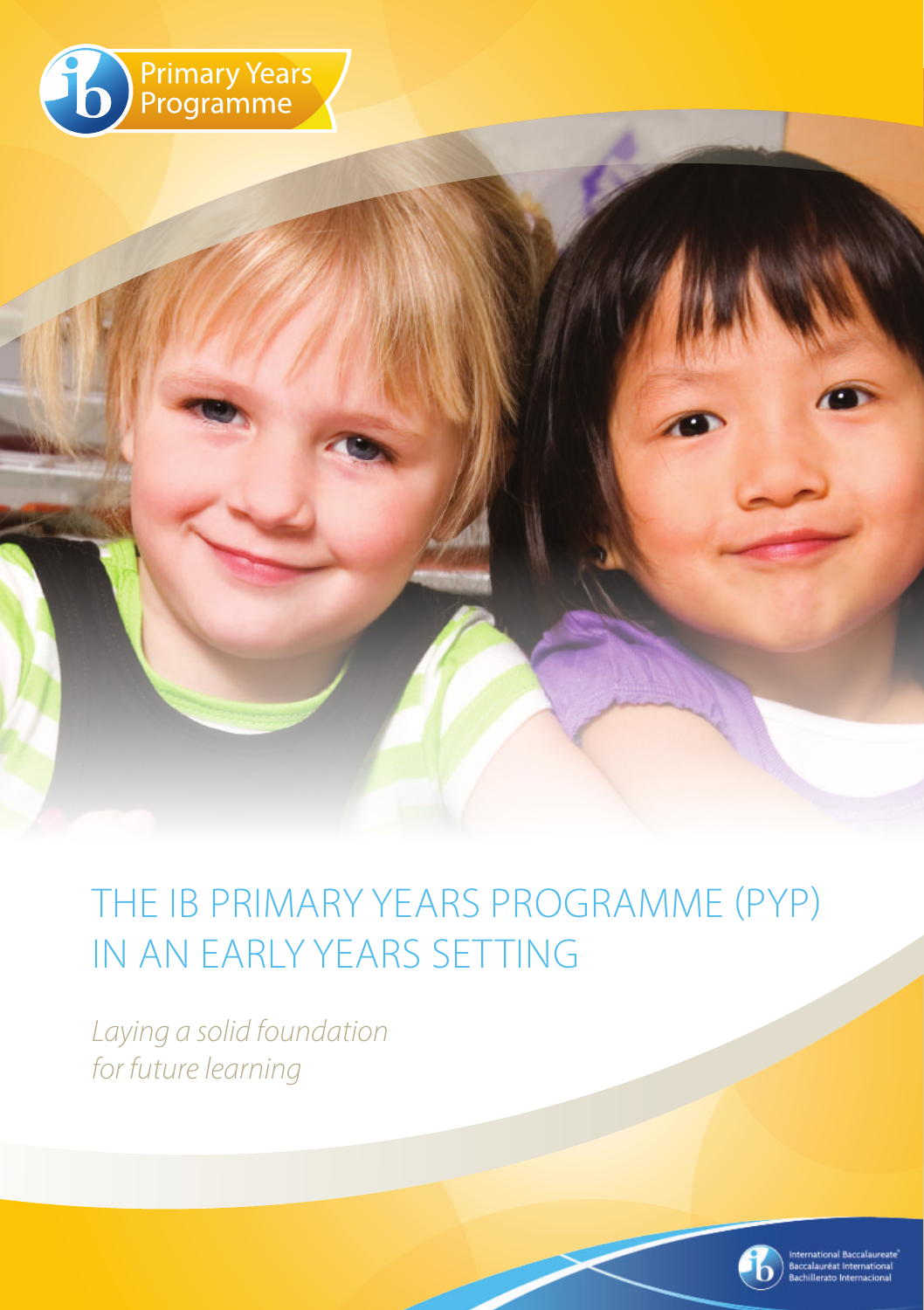

*What is your memorable early learning experience? If you're like many adults, you have fond memories of kindergarten. We now know, though, that children actually need to begin their education before kindergarten. Those early years are key. Children are active in the learning process and preschool lays a solid foundation for future learning.* 

Research by the Centre on the Developing Child, Harvard University, also underlines the importance of preschool. It indicates that for children to reach their full potential, they need stimulating and appropriate experiences in the earliest years, when their brain is optimally programmed to benefit from these experienc- $\rho_S$ 

These very young learners need stimulating, supportive interactions with their peers and teachers and the effective use of curricula. The early years settings of the Primary Years Programme (PYP) provides schools with a thoughtfully designed way to give 3-to-5-yearolds exactly that. The PYP was created 17 years ago by the International Baccalaureate (IB), which also offers the Middle Years, Career-related and Diploma Programme for older students.

The IB knows that young learners are intelligent, resourceful and creative individuals who grow, develop and learn at different rates. They explore their environment and learn about their world through play and relationships with peers, teachers, family and community members. Early learning in the PYP is a holistic learning experience that integrates socio-emotional, physical and cognitive development. In the PYP classroom, it takes place in dynamic environments that promote play, discovery and exploration.

Parents whose children have expe the PYP in an early years setting li programme acknowledges that e unique. One parent sees "an appre fact the children develop differently, *fits-all doesn't apply with the kids and that key."*

Teachers are enthusiastic, too. For one says, *"It's quite amazing in the all the curriculum areas encourage*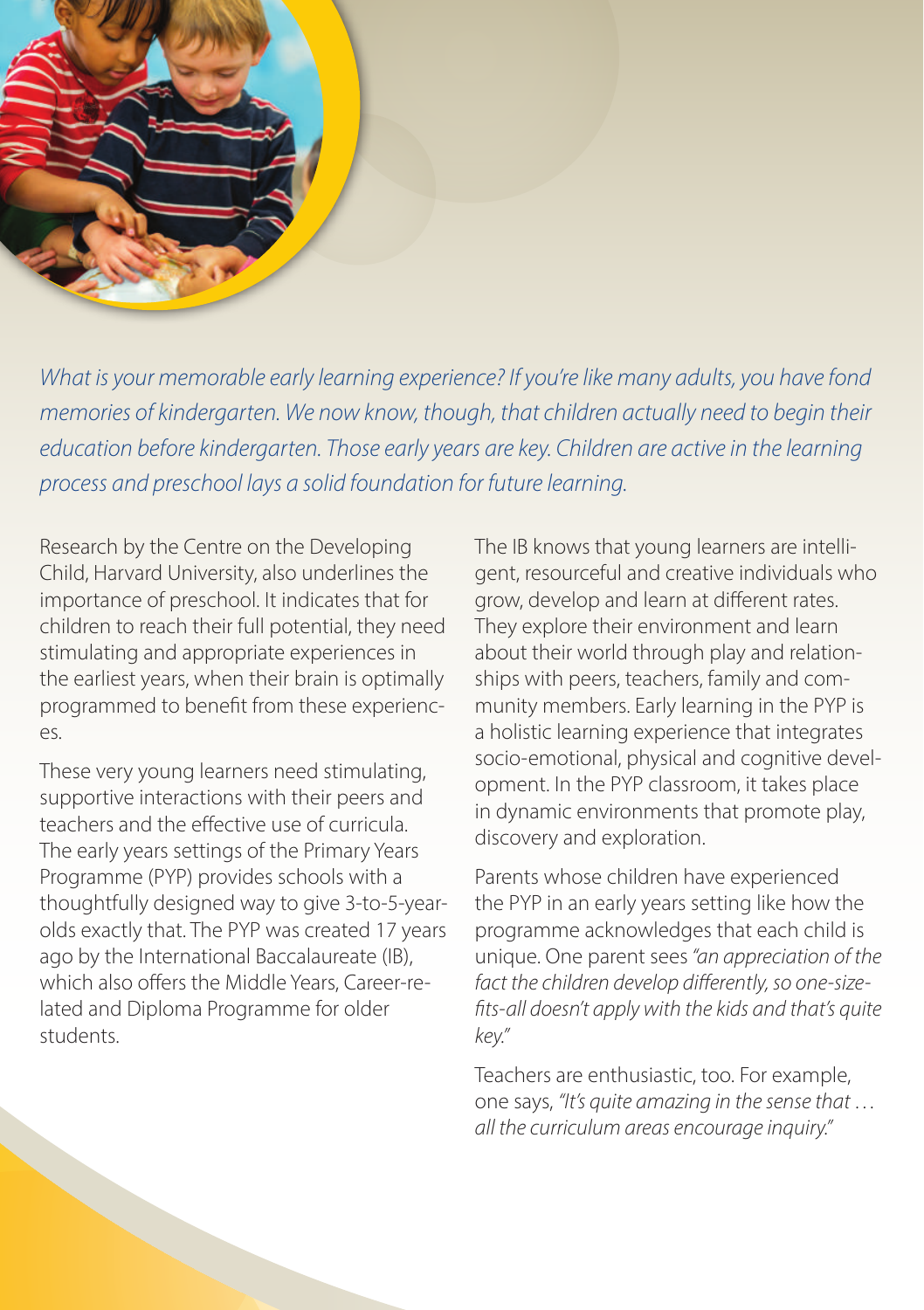

And teachers appreciate the opportunities for professional development that the IB offers them. Online and face-to-face workshops are available year-round, including ones such as "Making the PYP happen in the classroom in the early years" and "Play-based learning." Both practitioners who have no formal qualifications in education or child services and those with such qualifications find workshops designed for them.

Research supports the effectiveness of the IB's PYP in an early years setting. A study by

> om Deakin University in Austrah programmes in Australia and and that the literacy skills were ed: children were performing mensurate with or better in ol readiness; and children were arning skills at higher rates than e sample.

with schools large and small, funded and private, to begin and early years programmes.

Interested in learning more about the PYP? Watch a video, download brochures, and read more online!

www.ibo.org/pyp